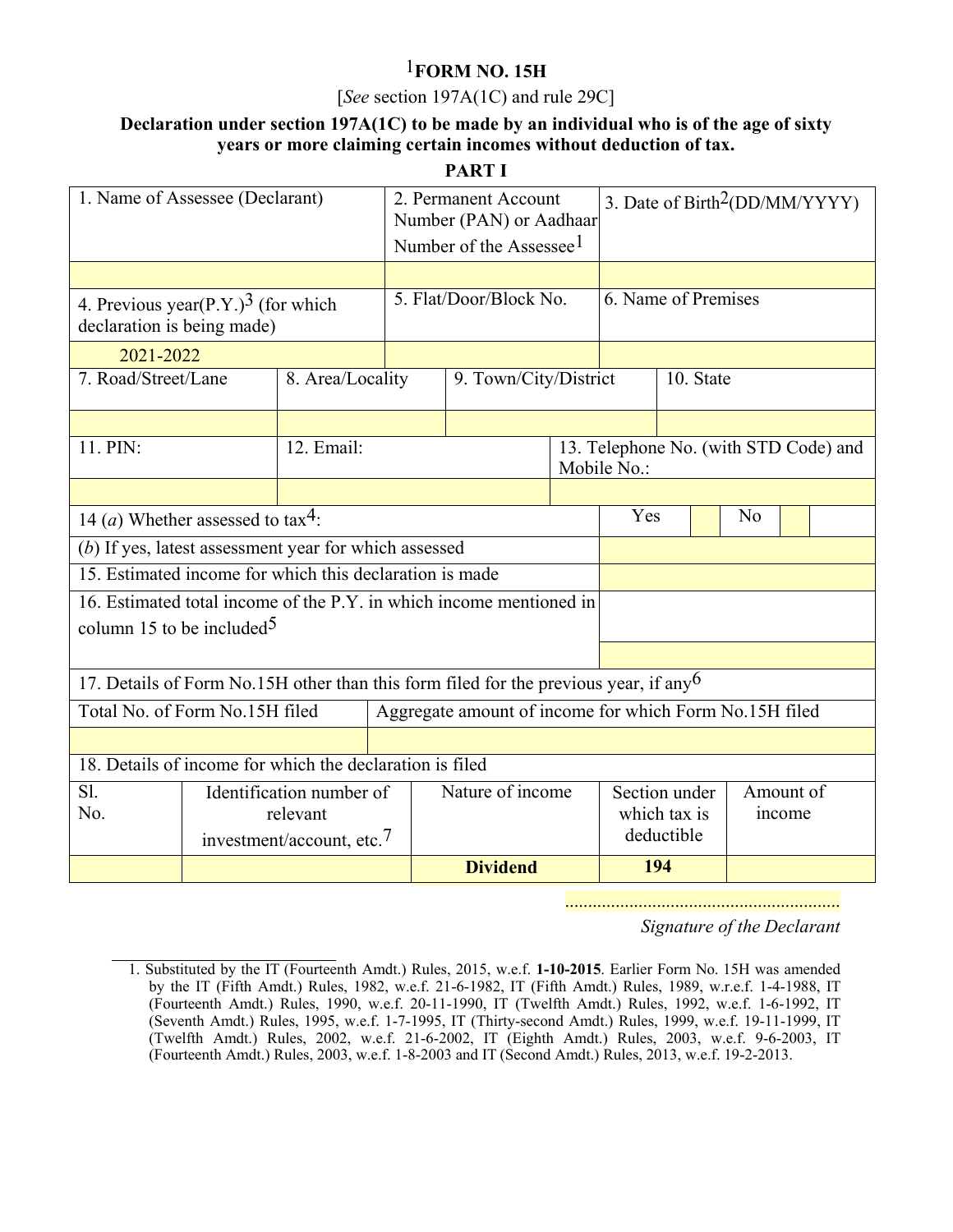## *Declaration/Verification*8

I ....................................................... do hereby declare that I am resident in India within the meaning of section 6 of the Income-tax Act, 1961. I also hereby declare that to the best of my knowledge and belief what is stated above is correct, complete and is truly stated and that the incomes referred to in this form are not includible in the total income of any other person under sections 60 to 64 of the Income-tax Act, 1961. I further declare that the tax on my estimated total income including \*income/incomes referred to in column 15 \*and aggregate amount of \*income/incomes referred to in column 17 computed in accordance with the provisions of the Income-tax Act, 1961, for the previous year ending on 31st March, 2022 relevant to the assessment year **A.Y.2022-2023** will be *nil*.

*Date: ....................................... Signature of the Declarant* 

*Place: ...................................... .................................................................*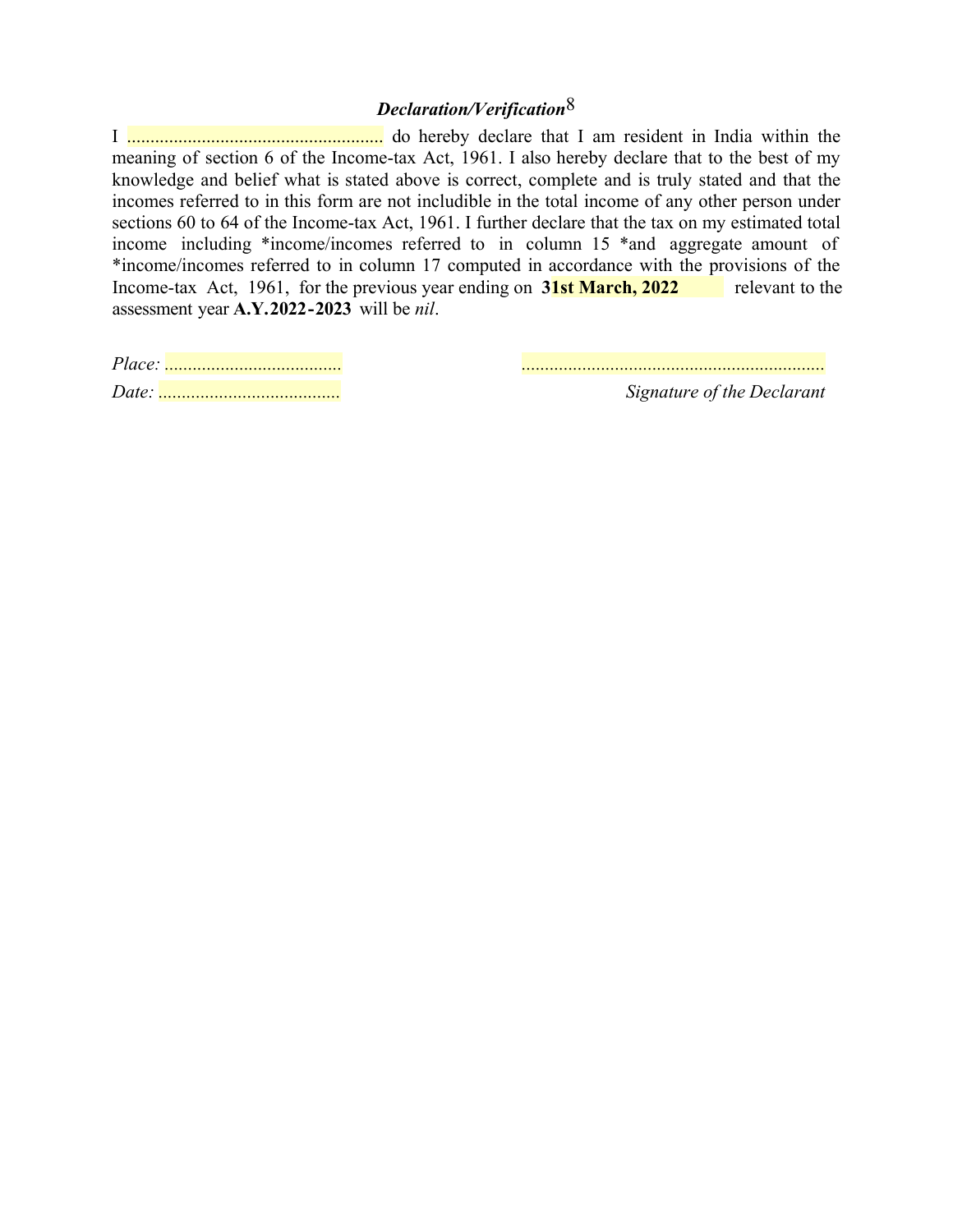### **PART II**

### **[To be filled by the person responsible for paying the income referred to in column 15 of Part I]**

| 1. Name of the person responsible for paying                                                |                                                    | 2. Unique Identification No.9                                       |                                                |  |  |  |  |
|---------------------------------------------------------------------------------------------|----------------------------------------------------|---------------------------------------------------------------------|------------------------------------------------|--|--|--|--|
| <b>Tata Consultancy Services Limited</b>                                                    |                                                    |                                                                     |                                                |  |  |  |  |
| 3. Permanent Account<br>Number or Aadhaar<br>Number of the person<br>responsible for paying | 4. Complete Address                                |                                                                     | 5. TAN of the person<br>responsible for paying |  |  |  |  |
| AAACR4849R                                                                                  | <b>Nariman Point, Mumbai</b>                       |                                                                     | <b>MUMT24925F</b>                              |  |  |  |  |
| 6. Email                                                                                    | 7. Telephone No. (with STD Code)<br>and Mobile No. |                                                                     | 8. Amount of income paid $10$                  |  |  |  |  |
|                                                                                             |                                                    |                                                                     |                                                |  |  |  |  |
| 9. Date on which Declaration is received<br>(DD/MM/YYYY)                                    |                                                    | 10. Date on which the income has been<br>paid/credited (DD/MM/YYYY) |                                                |  |  |  |  |
|                                                                                             |                                                    |                                                                     |                                                |  |  |  |  |

*Place: ....................................... ...................................................................................* 

*Date: ....................................... Signature of the person responsible for paying the income referred to in column 15 of Part I* 

\*Delete whichever is not applicable.

1. As per provisions of section 206AA(2), the declaration under section 197A(1C) shall be invalid if the declarant fails to furnish his valid Permanent Account Number or Aadhaar Number.

2. Declaration can be furnished by a resident individual who is of the age of 60 years or more at any time during the previous year.

3. The financial year to which the income pertains.

4. Please mention "Yes" if assessed to tax under the provisions of Income-tax Act, 1961 for any of the assessment year out of six assessment years preceding the year in which the declaration is filed.

5. Please mention the amount of estimated total income of the previous year for which the declaration is filed including the amount of income for which this declaration is made.

6. In case any declaration(s) in Form No. 15H is filed before filing this declaration during the previous year, mention the total number of such Form No. 15H filed along with the aggregate amount of income for which said declaration(s) have been filed.

7. Mention the distinctive number of shares, account number of term deposit, recurring deposit, National Savings Schemes, life insurance policy number, employee code, etc.

8. Before signing the declaration/verification, the declarant should satisfy himself that the information furnished in this form is true, correct and complete in all respects. Any person making a false statement in the declaration shall be liable to prosecution under section 277 of the Income-tax Act, 1961 and on conviction be punishable—